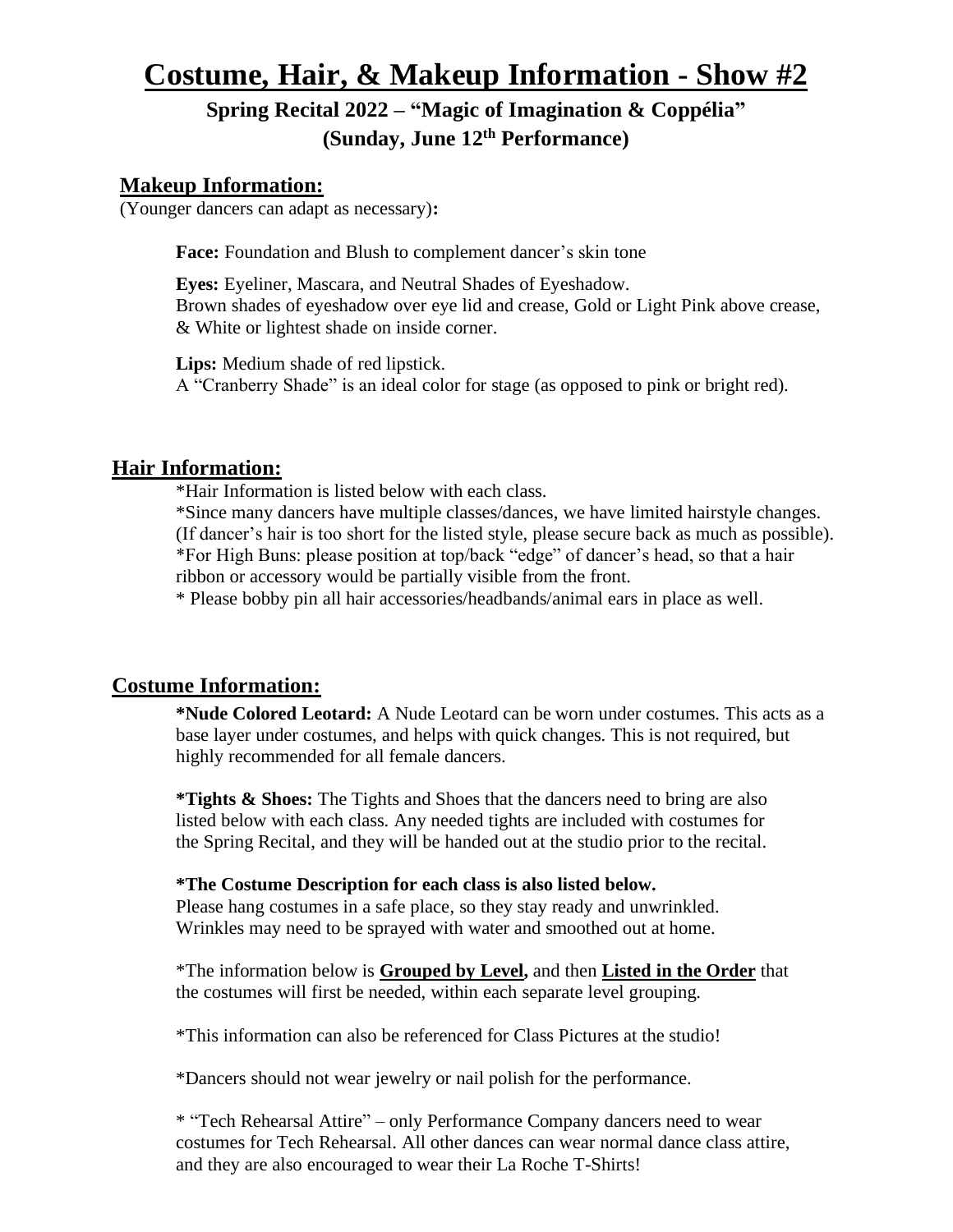## **Costume Information – Combo Class C**

#### **Teddy Bear Picnic: Combo C – "Mommy & Me"** (Ms. Janessa)

Millie Atherton, Lainey Bazal, Ella Izdebski, Jackson Robison, Pink Shafer

**Girls:**

Pink Tights, Ballet Shoes **Hair:** High Pigtails with Red Ribbon **Costume:** Black & White leotard with red ribbon lacing, Red and white checkered tutu skirt, Teddy Bear

**Boys:**

Ballet Shoes **Costume:** Red & White plaid long-sleeved shirt, Bowtie, Dark blue pants with Suspenders, Teddy Bear

## **Costume Information – Combo Class A, B, & A/B**

#### **Faith: Mini Competition Jazz Group** (Ms. Janessa)

Stella Bazal, Jennavie Mehalko, Fitz Montooth, Anna Robison, Logan Romney

**Girls:**

Jazz Shoes, Tan Stirrup Tights Hair: High Bun, Accessory: top-left of bun at an angle **Costume:** Black bodice with colored skirt. Feather hair accessory.

**Boys:**

Jazz Shoes, Black Socks **Costume:** Black collared dance shirt, black jazz pants, blue sequin tie.

#### **Baby Mine: Competition Ballet Solo** (Ms. Janessa)

Anna Robison

Ballet Shoes, Pink Tights Hair: High Bun, Accessory: top-left of bun at an angle **Costume:** Yellow pancake tutu with flowers on bodice. Flower hair accessory

### **Superhero Beat: Combo A/B Hip Hop/Jazz (F)** (Ms. Janessa)

Norah Adkins, Juliette Atherton, Norah Debus, Olivia Ferencak, Kaila Graham, Ella Kemp, Olivia Mitchell, Prince Simons

#### **Girls:**

Hip Hop Shoes, Tan Convertible Tights Hair: High Bun, Accessory: top-left of bun at an angle **Costume:** Purple sequined biketard with skirt and lightning bolt. Satin cape and wrist cuffs.

#### **Boys:**

Hip Hop Shoes, Black Socks **Costume** Red sequined biketard with lightning bolt applique. Satin cape and wrist cuffs. Red joggers.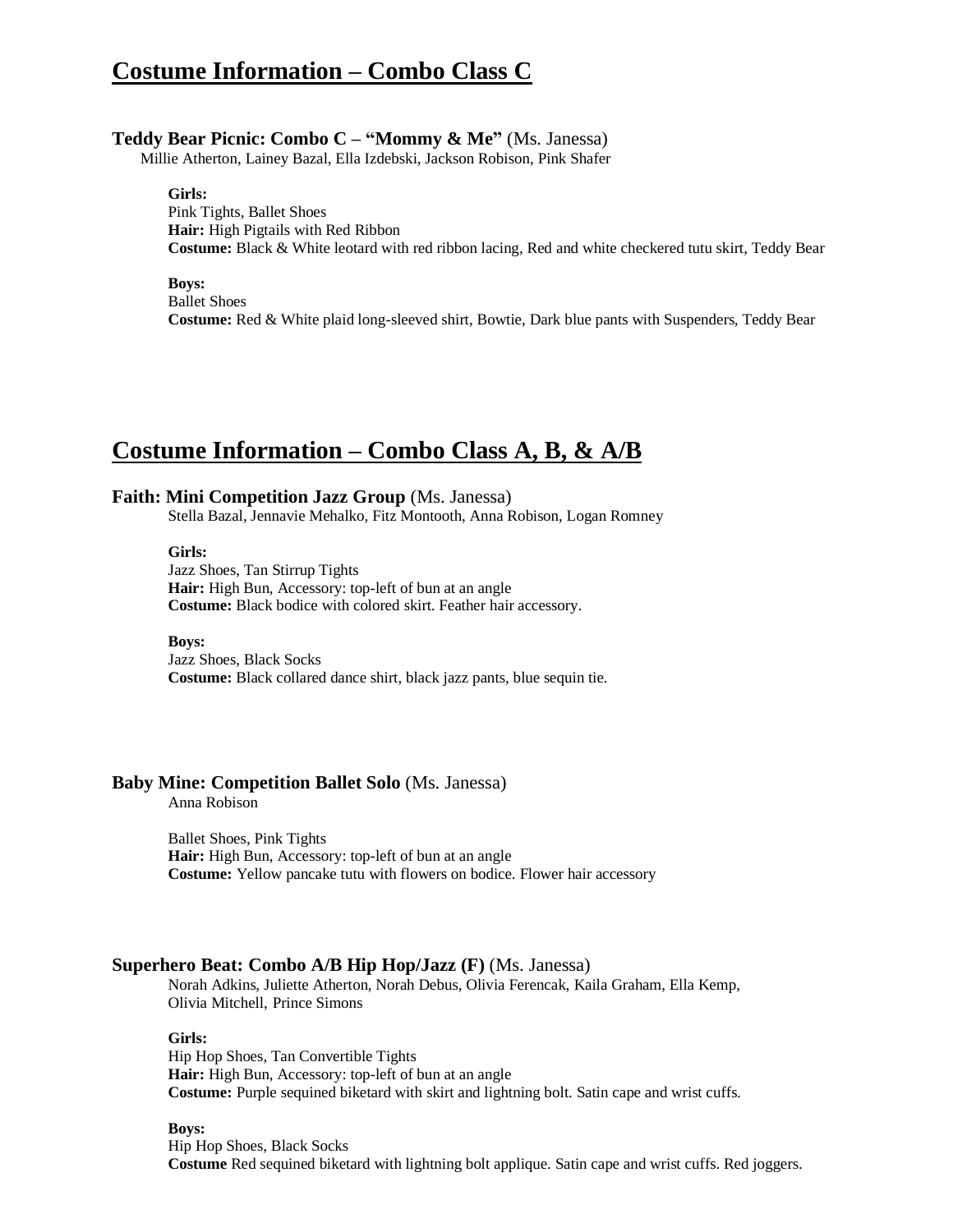## **Costume Information – Combo Class A, B, & A/B – Continued…**

### **Stand in the Light: Competition Ballet Duet** (Ms. Sarah)

Stella Bazal, Anna Robison

Ballet Shoes, Pink Tights **Hair:** High Bun, Accessory: top-left of bun at an angle **Costume:** White and Blue floral Tutu Dress. Flower ribbon hair accessory.

## **Thumbelina: Combo B Ballet/Tap** (Ms. Montana)

Norah Adkins, Charlotte Cervi, Sofia Fogerty, Emery Miles, Shae Ofoley, Signe Wirth, Alexandra Zettler

Ballet Shoes, Pink Convertible Tights **Hair:** High Bun, Accessory: top-left of bun at an angle **Costume:** Green Tutu Dress with flower on waist. Flower hair accessory.

#### **We Own the Night: Combo A/B Hip Hop/Jazz (S)** (Ms. Janessa)

Laine Baker, Ellie Baldwin, Stella Bazal, Olive Izdebski, Anna Robison, Ariana Schug, Prince Simons, Olivia Speca, Liliana Strobel

#### **Girls:**

Hip Hop Shoes, Tan Convertible Tights **Hair:** High Bun, Accessory: top-left of bun at an angle **Costume:** Black tattered dress with attached shorts. Fabric for hair.

#### **Boys:**

Hip Hop Shoes, Black Socks **Costume:** Black undershirt, grey mesh overshirt, black joggers

#### **Hush-A-Bye Mountain: Combo A/B Ballet/Tap (Th)** (Ms. Janessa)

Mabel Lontai, Violet Neuenfeldt, Anna Robison, Prince Simons, Coral Tucker

**Girls:** Ballet Shoes, Pink Convertible Tights **Hair:** High Bun, Accessory: top-left of bun at an angle **Costume:** Long-sleeved lace dress. Sequined flower hairpiece.

**Boys:** Ballet Shoes, Black Tights **Costume:** White long sleeved dance shirt with thread tie. Black tights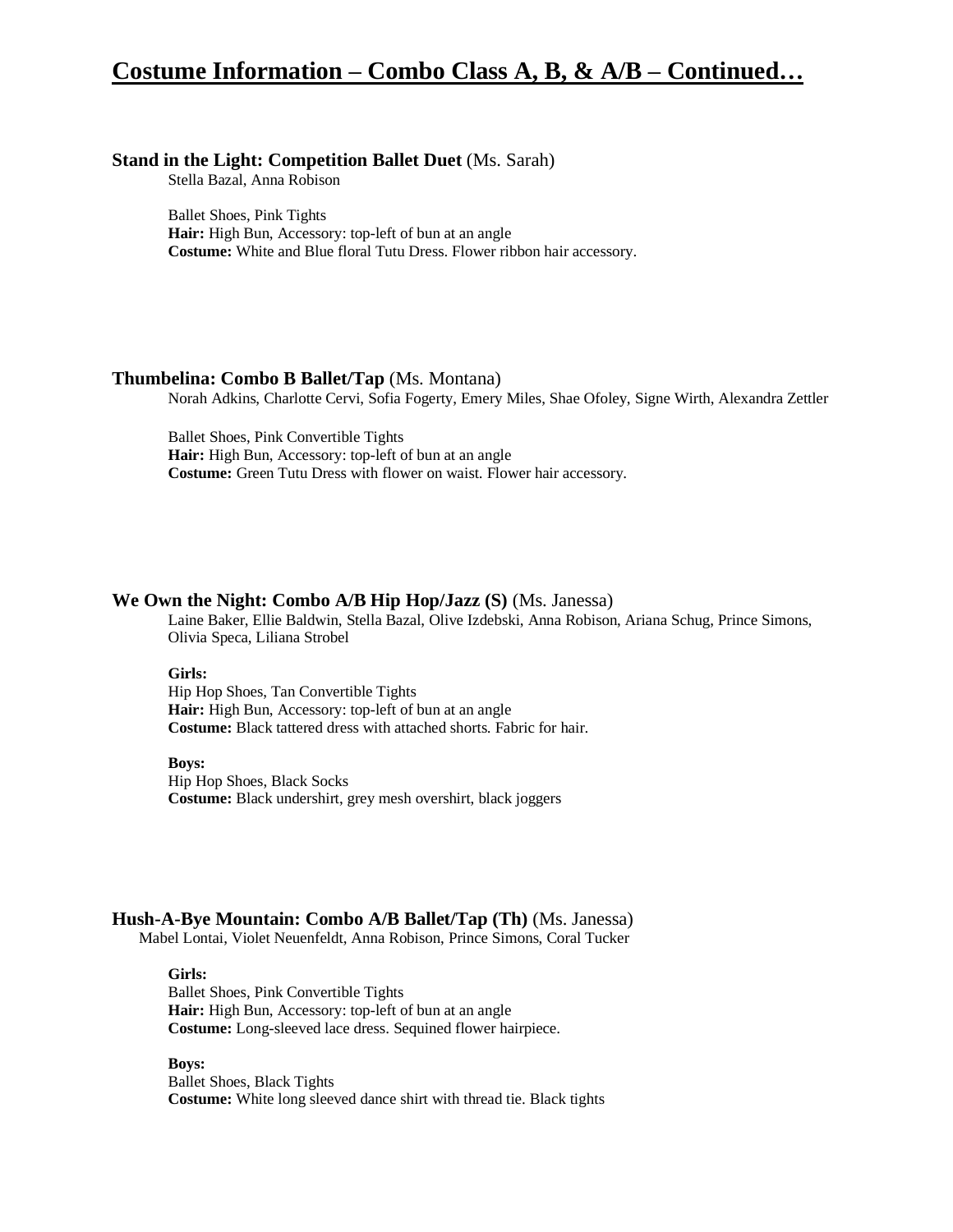## **Costume Information – Combo Class A, B, & A/B – Continued…**

#### **Czardas: Combo A Ballet/Tap** (Ms. Janessa)

Juliette Atherton, Laine Baker, Stella Bazal, Olive Izdebski, Olivia Mitchell, Emerson Powers, Anna Robison, Ariana Schug, Naomi Wood

Tap Shoes, Pink Convertible Tights

Hair: High Bun, Accessory: top-left of bun at an angle

**Costume:** Red & White Pancake Tutu Dress with laced ribbon . White & Red Bun accessory, Red choker.

## **Wind Up Dolls: Combo A/B – Ballet/Tap (T)** (Ms. Tara)

Emmie Brownell, Maddison Mascetti, Prince Simons, Coral Tucker, Lillianni Zappanti

**Girls:**

Ballet Shoes, Pink Convertible Tights **Hair:** High Bun, Accessory: top-left of bun at an angle **Costume:** White & Pink floral Tutu Dress. Flower Hair comb.

**Boys:**

Ballet Shoes, Black Tights **Costume:** Pink Cummerbund, Pink bowtie, White short-sleeved collared shirt

## **Costume Information – Level 3 & 4**

### **Fierce: Hip Hop 4/5** (Ms. Janessa)

Kinley Davis, Liliana Hynek, Taina MacDonald, Milly Marzo, Cailyn McNary, Molly Montooth, Macy NeRoy, Emma Nielson, Eva Watkins

Hip Hop Shoes, Tan Stirrup Tights

**Level 4 Hair:** Low Curly Ponytail with side part on the Left, Accessory: around ponytail **Costume:** Black and pink Biketard with sequin hoodie, Knee Socks. Jeweled hair tie.

### **Box of Secrets: Tap 3/4** (Ms. Janessa)

Savannah Davis, Rachel Dunbar, Harper Garland, Zella Grafft, Liam Larkin, Zaiden Mehalko, Ozymandias Montooth, Gwendolyn Natalizia

#### **Girls:**

Tap Shoes Tan Stirrup Tights

**Hair:** Low Curly Ponytail with side part on the Left. Accessory: top-left of ponytail at an angle. **Costume:** Purple velvet bodice with sequins, attached shorts with fringe skirt. Sequin applique hair clip.

#### **Boys:**

Tap Shoes, Black Socks **Costume:** Black Blazer, Black stretch suite pants, Black Crewneck shirt, Top Hat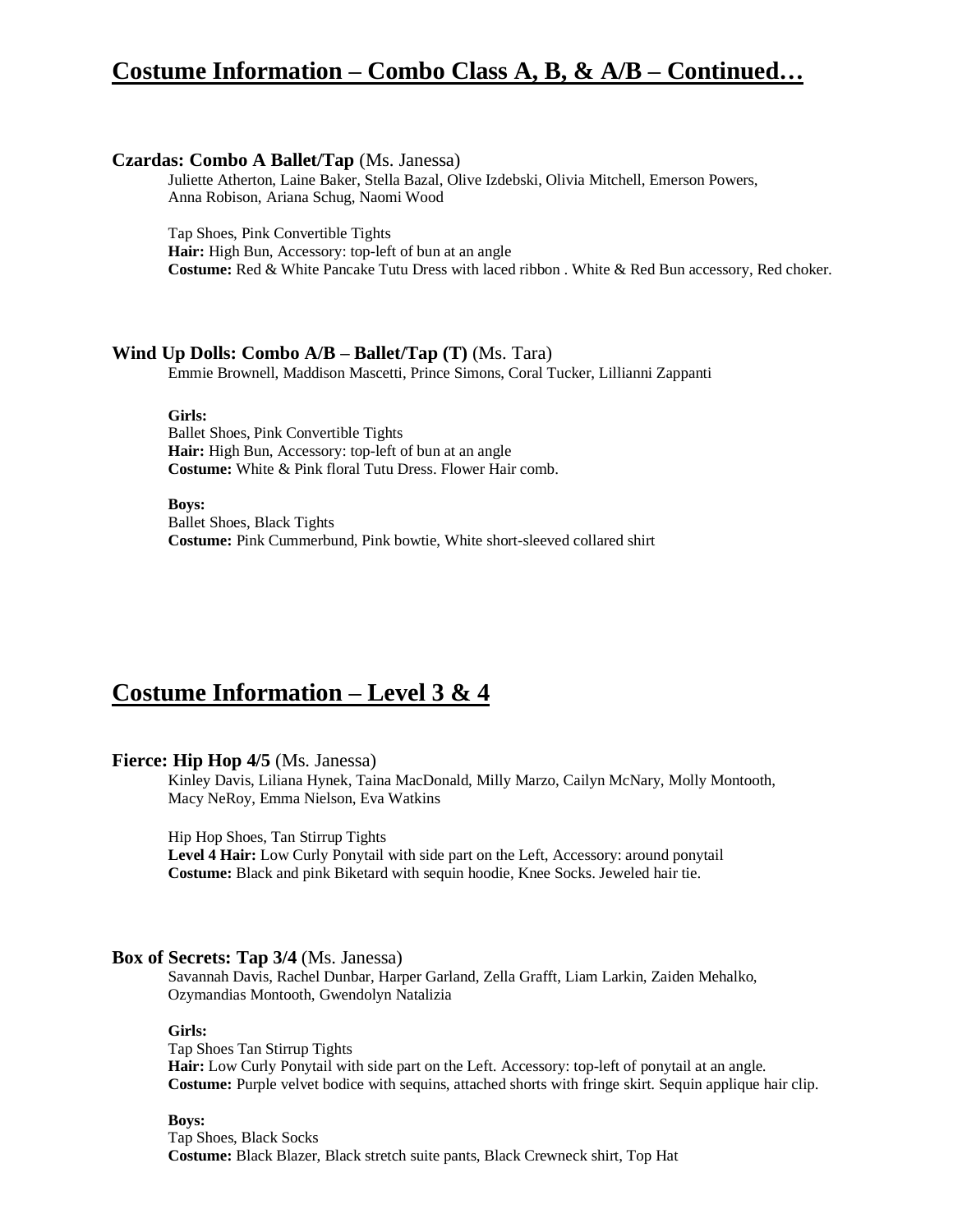## **Costume Information – Level 3 & 4 – Continued…**

#### **I Hope I Get It: Competition Musical Theatre Small Group** (Ms. Janessa)

Mackenzie Cant, Kinley Davis, Grace Dickason, Julia Dunbar, Abby Larkin, Molly Montooth, Abby Morris, Chelsea Rudiak, Annie Triplett

Jazz Shoes, Tan Stirrup Tights

**Level 3/4 Hair:** Low Curly Ponytail with side part on the Left. Accessory: top-left of ponytail at an angle. **Costume:** Black leotard with audition number. Different dance accessories and hair piece.

#### **Kings & Queens: Jazz 3/4** (Ms. Janessa)

Mackenzie Cant, Savannah Davis, Savannah DeGroff, Snow Glantz, Liliana Hynek, Lucy Morton, Lenora Walton, Audrey Watkins, Eva Watkins

Jazz Shoes, Tan Stirrup Tights

**Hair:** Low Curly Ponytail with side part on the Left, Accessory: next to ponytail on the Left. **Costume:** Red Biketard with long-sleeved sequined bodice and puff sleeves. Rhinestone barrette.

### **Across the Universe: Lyrical/Contemporary 3/4** (Ms. Maria)

Liliana Hynek, Charlotte Mayes, Lucy Morton, Tatum Niehus, Emri-Lee Swindell

Lyrical Paws, Tan Stirrup Tights **Hair:** Low Curly Ponytail with side part on the Left, Accessory: top-left of ponytail. **Costume:** Blue sequin dress with high-low skirt with biketard underneath. Rhinestone hair comb.

### **I've Got No Strings: Hip Hop 3/4** (Ms. Janessa)

Mackenzie Cant, Harper Garland, Olivia Keene, Ozymandias Montooth, Gwendolyn Natalizia, Olivia Watts, Cameron Weber

### **Girls:**

Hip Hop Shoes, Tan Stirrup Tights

**Hair**: Low Curly Ponytail with side part on the Left, Accessory: worn at an angle **Costume:** Newsies-inspired romper, vest with gold buttons, satin necktie, waistband, and suspenders. Plaid shorts with ruffled leg openings. Sequin newsboy cap, puff-sleeve arm band.

### **Boys:**

Hip Hop Shoes, Black Socks

**Costume:** Cotton sleeved shirt with attached button up vest, shorts attached. Cropped pants with faux suspenders. Newsboy cap and bandana.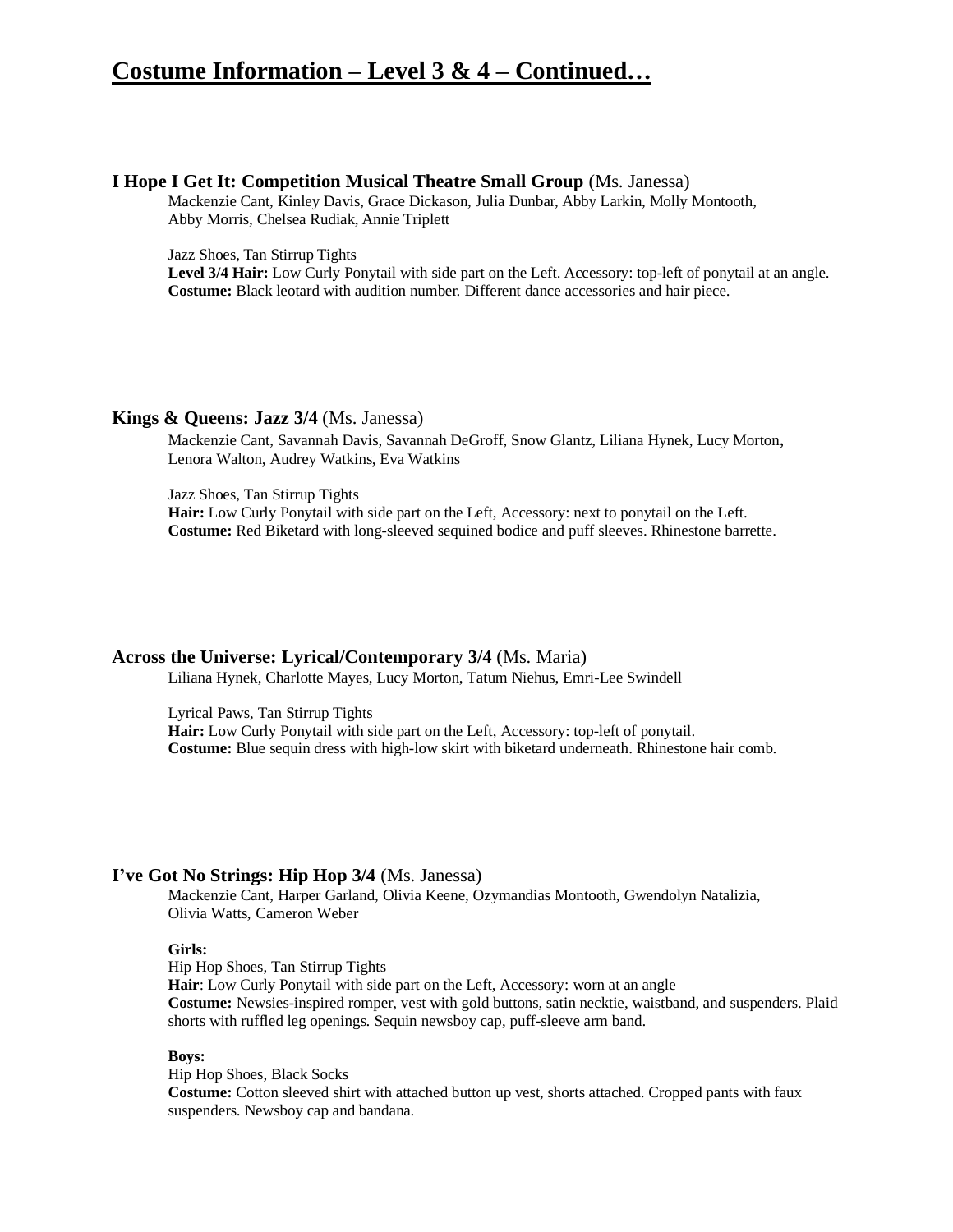## **Costume Information – Level 3 & 4 – Continued…**

#### **Festival Dancers: Ballet 3** (Ms. Montana)

Mackenzie Cant, Snow Glantz, Liliana Hynek, Charlotte Mayes, Tatum Niehus, Lenora Walton, Cameron Weber

Ballet Shoes, Pink Convertible Tights

**Hair:** Low Bun with side part on the Left, Accessory: around bun **Costume:** Red Dress with ribbon trim/flowers, white puff sleeves, attached vest. White and red scrunchie.

#### **Dawn Blessing: Ballet 4** (Ms. Sarah)

Harper Garland, Zella Grafft, Gwendolyn Natalizia, Macy Neroy, Ashtyn Schrems

Ballet Shoes, Pink Convertible Tights **Hair:** Low Bun with side part on the Left, Accessory: top-left of bun at an angle **Costume:** Light Pink tutu dress with lace over bodice. Flower hair clip.

## **Costume Information – Level 5 & 6**

#### **Pure Imagination: Ballet 6** (Ms. Sarah)

Daphne Alexander, Kate Arnot, Abagail Larkin, Isabella Natalizia, Brooklyn Szukala

Ballet Shoes, Pink Convertible Tights **Hair:** Low Bun with side part on the Left, and braids into the ponytail. **Costume:** Blue leotard with gold design on front. Gold skirt.

## **Friend Like Me – Competition Musical Theatre Solo** (Ms. Janessa)

Annie Triplett

Jazz Shoes, Tan Stirrup Tights **Hair:** Low Curly Ponytail with side part on Left, and braids into ponytail **Costume:** Blue genie inspired costume with gold leotard underneath.

#### **Fierce: Hip Hop 4/5** (Ms. Janessa)

Kinley Davis, Liliana Hynek, Taina MacDonald, Milly Marzo, Cailyn McNary, Molly Montooth, Macy NeRoy, Emma Nielson, Eva Watkins

Hip Hop Shoes, Tan Stirrup Tights

**Level 5 Hair**: Low Curly Ponytail with side part on Left, and braids into the ponytail, Accessory: around ponytail

**Costume:** Black and pink Biketard with sequin hoodie, Knee Socks. Jeweled hair tie.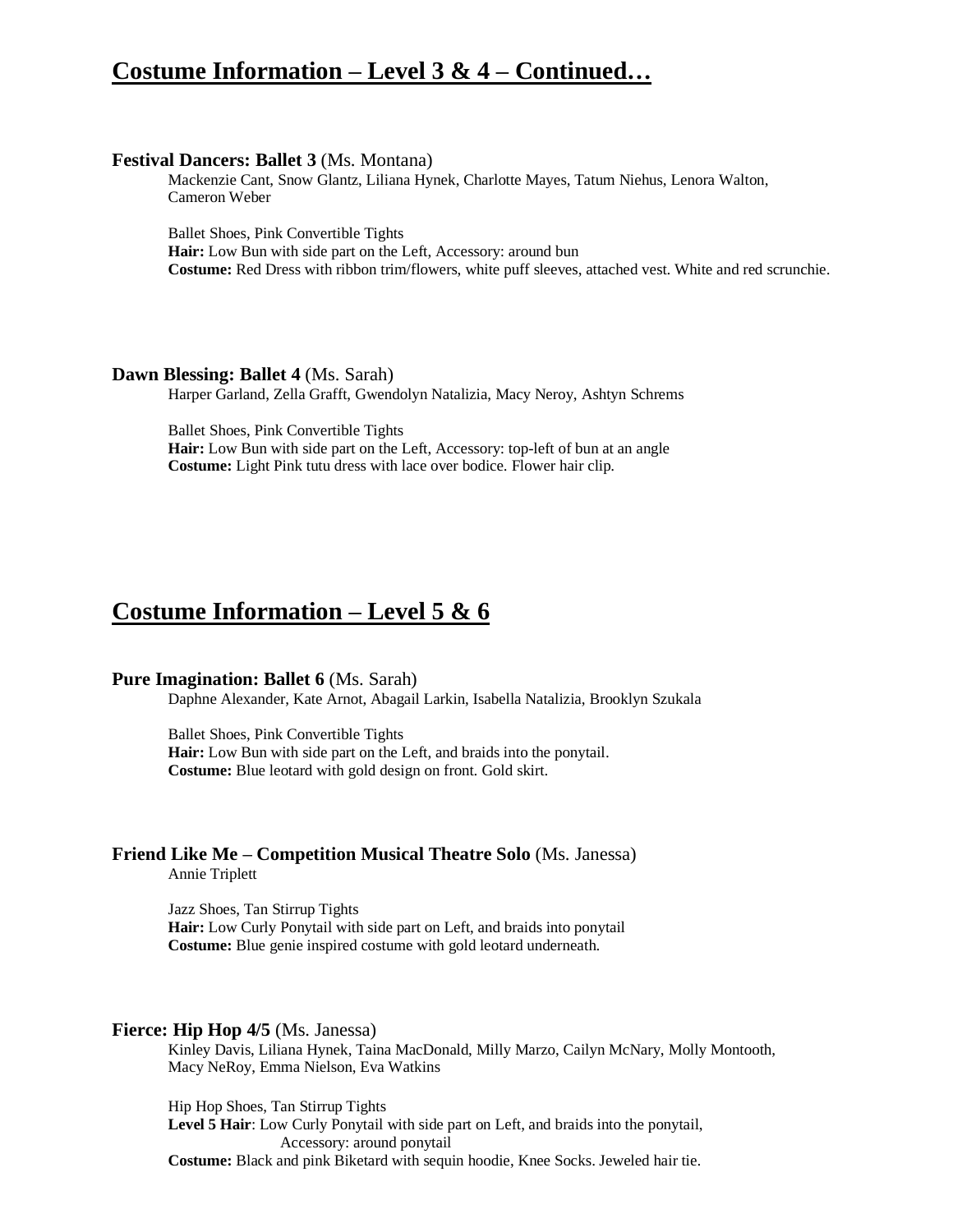## **Costume Information – Level 5 & 6 – Continued…**

### **We Don't Talk About Bruno: Jazz 6** (Ms. Janessa)

Daphne Alexander, Kate Arnot, Abagail Larkin, Isabella Natalizia, Sloane Oldford

Jazz Shoes, No Tights Needed

**Hair:** Low Curly Ponytail with side part on Left, and braids into ponytail **Costume:** Different colored two-piece set, fringe top and fringe pants.

### **I Hope I Get It: Competition Musical Theatre Small Group** (Ms. Janessa)

Mackenzie Cant, Kinley Davis, Grace Dickason, Julia Dunbar, Abby Larkin, Molly Montooth, Abby Morris, Chelsea Rudiak, Annie Triplett

Jazz Shoes, Tan Stirrup Tights **Level 5/6 Hair:** Low Curly Ponytail with side part on Left, and braids into the ponytail, Accessory: top-left of ponytail at an angle or around ponytail **Costume:** Black leotard with audition number. Different dance accessories and hair piece.

## **Sunshine: Competition Contemporary Solo** (Ms. Janessa)

Abby Larkin

Lyrical Paws/Turners, Tan Stirrup Tights **Hair:** Low Curly Ponytail with side part on Left, and braids into ponytail. **Costume:** Grey leotard with black lace, black mesh skirt. Hair accessory

#### **Calling All the Monsters: Jazz 5** (Ms. Janessa)

Kinley Davis, Julia Dunbar, Taina MacDonald, Cailyn McNary, Molly Montooth, Abby Morris, Macy Neroy, Chelsea Rudiak, Annabelle Triplett, Jessica Wood

Jazz Shoes, Tan Stirrup Tights **Hair**: Low Curly Ponytail with side part on Left, and braids into the ponytail. Accessory: top-left of ponytail at an angle **Costume:** Long-sleeved navy-blue bodice with ruffles. Attached shorts. Rhinestone barrettes.

### **Out of the Darkness: Lyrical/Contemporary 5/6** (Ms. Maria)

Daphne Alexander, Kate Arnot, Kinley Davis, Grace Dickason, Kylah Dierks, Abagail Larkin, Molly Montooth, Sophia Shannon, Brooklyn Szukala, Annabelle Triplett

Lyrical Paws/Turners, Tan Stirrup Tights **Hair**: Low Curly Ponytail with side part on Left, and braids into the ponytail **Costume:** Brown or Maroon long sleeve leotard with mesh wrapping on bodice.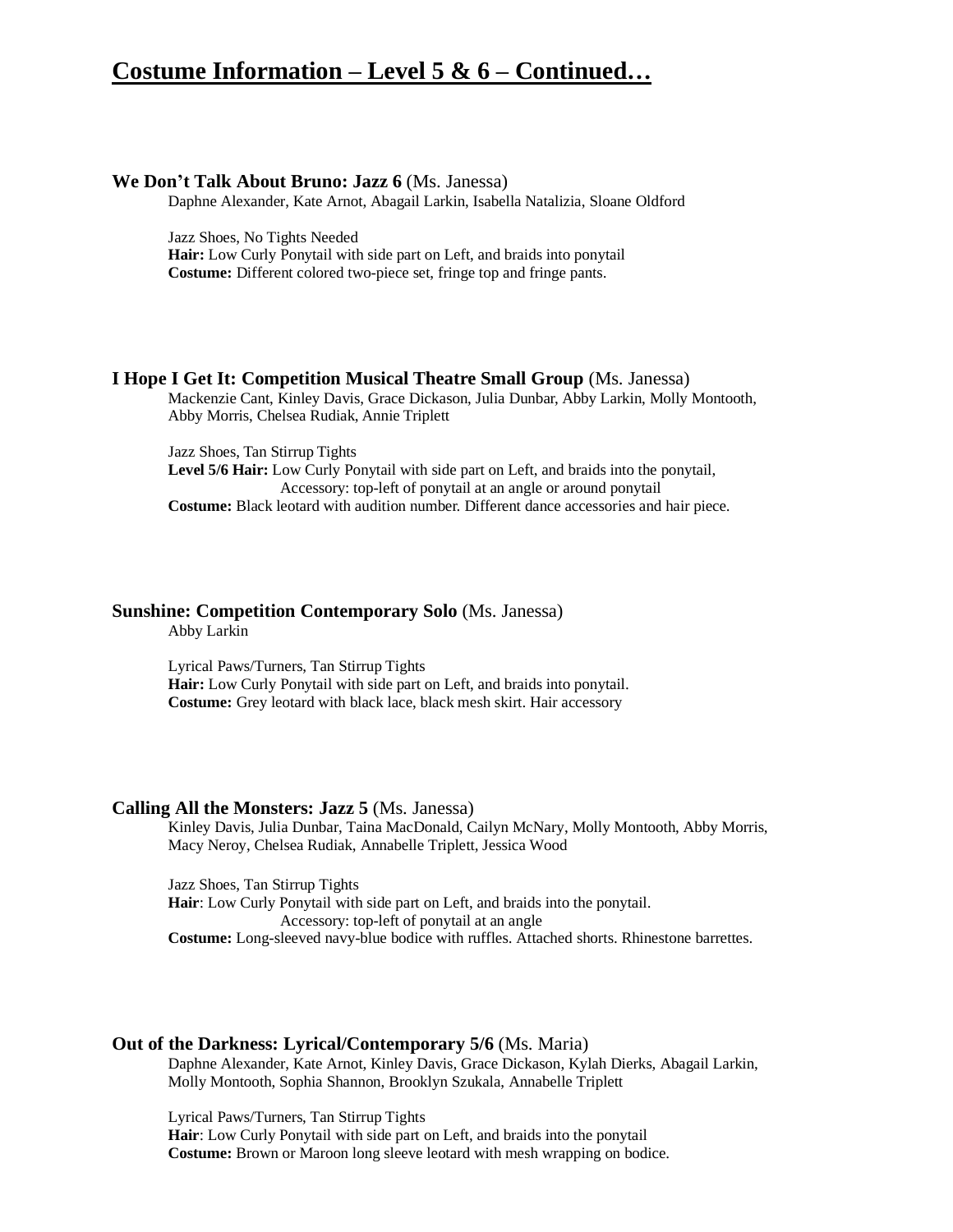## **Costume Information – Level 5 & 6 – Continued…**

#### **Super Mario Theme: Hip Hop 6** (Ms. Janessa)

Kart Arnot, Abagail Larkin, Jessica Wood

Hip Hop Shoes, No Tights Needed

**Hair:** Low Curly Ponytail with side part on Left, and braids into the ponytail. Accessory: on top of head. **Costumes:**

**Jessica:** Pink jeggings under pink sequin skirt. Pink crop tank top. Tiara comb headpiece Abby & Kate: Blue overalls with red or green sparkle top and red or green knit beanie.

## **Fool for You: Competition Contemporary Duet** (Ms. Samantha / Ms. Cassie)

Kate Arnot, Abby Larkin

Lyrical Paws/Turners, Tan Stirrup Tights **Hair:** Low Curly Ponytail with side part on Left, and braids into the ponytail. **Costume:** Burgundy dress. Hair Accessory

### **Silhouette: Competition Lyrical Solo** (Ms. Cassie)

Kinley Davis

Lyrical Paws/Turners, Tan Stirrup Tights **Hair:** Low Curly Ponytail with side part on Left, and braids into the ponytail. **Costume:** Black lyrical dress with mesh skirt. Hair accessory.

### **Harry Potter Theme: Tap 5/6** (Ms. Janessa)

Abagail Larkin, Taina MacDonald, Molly Montooth, Annabelle Triplett, Jessica Wood

Tap Shoes, Tan Stirrup Tights **Hair**: Low Curly Ponytail with side part on Left, and braids into the ponytail. **Costume:** Harry Potter House Dress with black leotards underneath, Wand

## **Kitri Variation Medley: Competition Pointe Solo** (Ms. Sarah)

Kate Arnot

Pointe Shoes, Pink Convertible Tights

**Hair:** Low Bun with side part on the Left, and braids into the ponytail.

Accessory: top-left of bun at an angle

**Costume:** Spanish style pancake tutu with red trim and flowers. Necklace, Flower hair piece, and Fan.